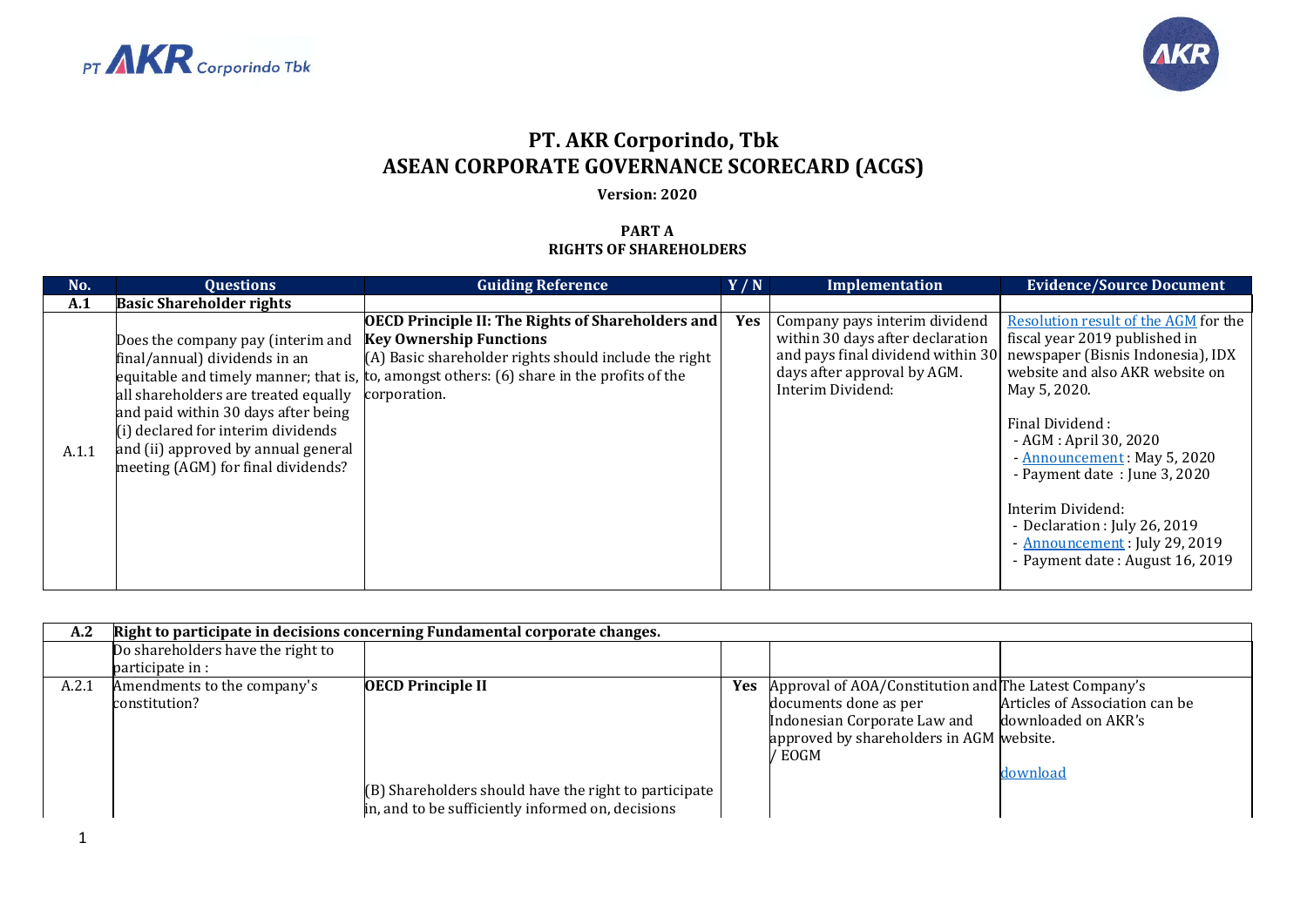



|       |                                                                    | concerning fundamental corporate changes such as:<br>(1) amendments to the statutes, or articles of<br>incorporation or similar governing documents of the<br>company. |            |                                                                  |                                                                                                                                                                                  |
|-------|--------------------------------------------------------------------|------------------------------------------------------------------------------------------------------------------------------------------------------------------------|------------|------------------------------------------------------------------|----------------------------------------------------------------------------------------------------------------------------------------------------------------------------------|
| No.   | <b>Ouestions</b>                                                   | <b>Guiding Reference</b>                                                                                                                                               | Y/N        | Implementation                                                   | <b>Evidence/Source Document</b>                                                                                                                                                  |
| A.2.2 | The authorization of additional<br>shares?                         | <b>OECD Principle II (B):</b><br>(2) the authorization of additional shares.                                                                                           | <b>Yes</b> | Approved of AGM sought for right<br>issue, MSOP on each occasion | Summary of resolution result of the<br>AGM for Fiscal Year 2019 published<br>in newspaper (Bisnis Indonesia),<br>IDX website and also AKR website<br>on May 5, 2020.<br>download |
| A.2.3 | The transfer of all or substantially all                           |                                                                                                                                                                        |            | Approved sought for transfer of                                  | The Latest Company's                                                                                                                                                             |
|       | assets, which in effect results in the<br>sale of the the company? |                                                                                                                                                                        | <b>Yes</b> | substantial assets in line with<br>Indonesian Corporate Law      | Articles of Association can be<br>downloaded on AKR's<br>website:<br>download                                                                                                    |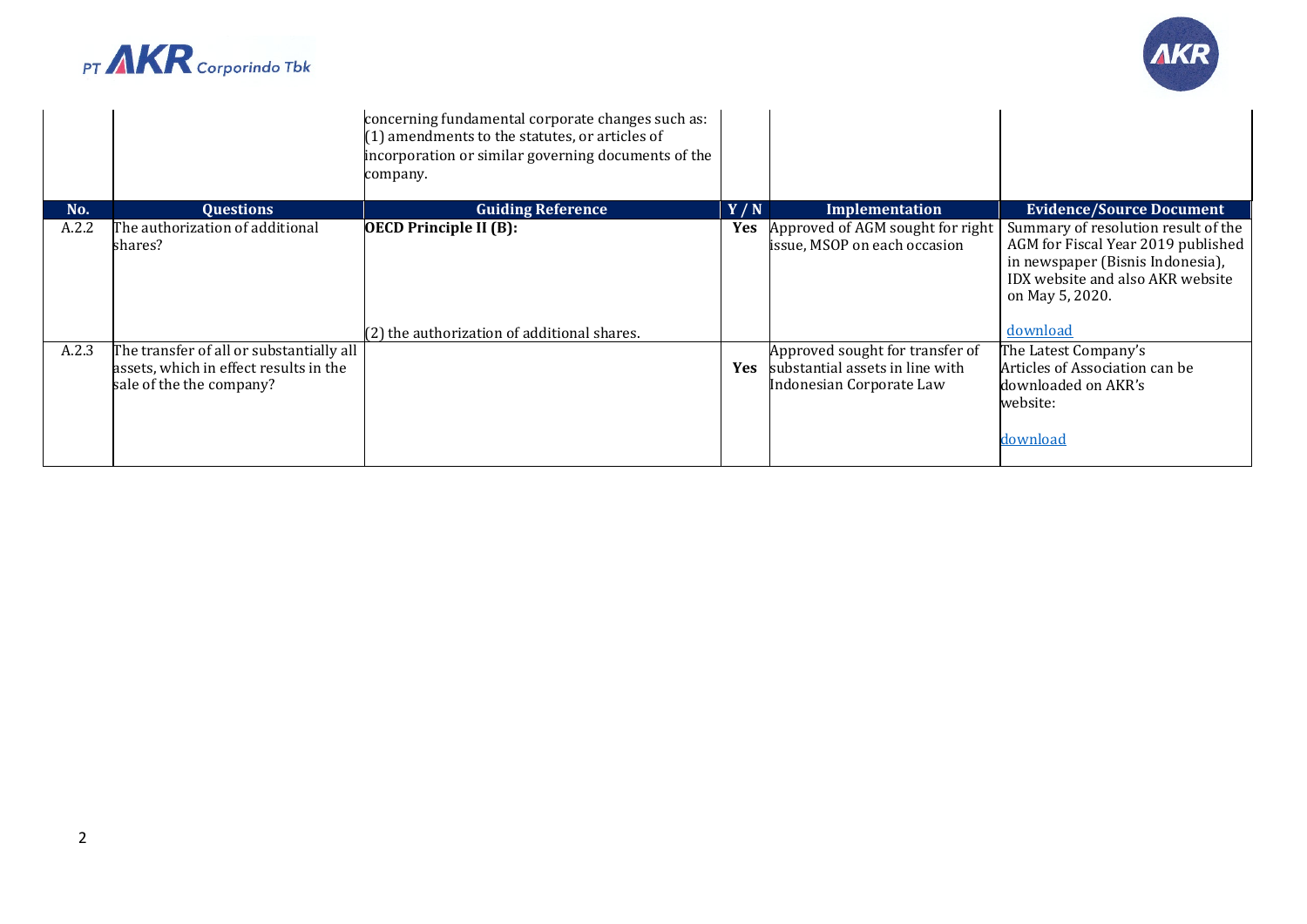



| No.   | <b>Ouestions</b>                                                                                                                                                                                                                                    | <b>Guiding Reference</b>                                                                                                                                                                                                                                                              | Y/N        | <b>Implementation</b>                                                                                                                                                                                                                            | <b>Evidence/Source Document</b>                                                                                                                                                                                                                                                                                                        |
|-------|-----------------------------------------------------------------------------------------------------------------------------------------------------------------------------------------------------------------------------------------------------|---------------------------------------------------------------------------------------------------------------------------------------------------------------------------------------------------------------------------------------------------------------------------------------|------------|--------------------------------------------------------------------------------------------------------------------------------------------------------------------------------------------------------------------------------------------------|----------------------------------------------------------------------------------------------------------------------------------------------------------------------------------------------------------------------------------------------------------------------------------------------------------------------------------------|
| A.3   |                                                                                                                                                                                                                                                     |                                                                                                                                                                                                                                                                                       |            |                                                                                                                                                                                                                                                  | Right to participate effectively in and vote in general shareholder meeting and should be informed of the rules, including voting procedures that govern                                                                                                                                                                               |
|       | general shareholder meetings                                                                                                                                                                                                                        |                                                                                                                                                                                                                                                                                       |            |                                                                                                                                                                                                                                                  |                                                                                                                                                                                                                                                                                                                                        |
| A.3.1 | Do shareholders have the<br>opportunity, evidenced by an agenda<br>item, to approve remuneration<br>fees, allowances, benefit-in-kind and<br>other emoluments) or any increases<br>in remuneration<br>for the executive Directors/<br>Commissioners | OECD Principle II (C):<br>(3) Effective shareholder participation<br>n key corporate governance decisions,<br>such as the and election of board<br>members, should be<br>Facilitated. Shareholders should be able<br>to make their views known on the<br>emuneration policy for board | Yes        | Approval sought from<br>shareholder for any increases in<br>remuneration for the<br>Commissioners and giving the<br>authority to Board of<br>Commissioners to determine<br>remuneration to the Directors.                                        | a. Summary of resolution result of the AGM for<br>Fiscal Year 2019 published in newspaper (Bisnis<br>Indonesia), IDX website and also AKR website on<br>May 5, 2020. download<br>b. Notice of AGM for Fiscal<br>Year 2019 published in newspaper (Bisnis<br>Indonesia), IDX website and also AKR website on<br>April 8, 2020. download |
| A.3.2 | Does the company provide -<br>controlling shareholders a right to<br>Nominate candidates for<br>board of directors / commissioners?                                                                                                                 | Members and key executives. The<br>equity component of compensation<br>schemes for board members and<br>employees should be subject to<br>shareholder approval.                                                                                                                       | Yes        | Candidates proposed by eligible<br>shareholders will be considered<br>by Nomination Committee                                                                                                                                                    | The Latest Company's Articles of Association can<br>be downloaded on AKR's website.<br>download                                                                                                                                                                                                                                        |
| A.3.3 | Does the company allow<br>shareholders to elect<br>Directors/commissioners<br>individually?                                                                                                                                                         |                                                                                                                                                                                                                                                                                       | <b>Yes</b> | Individual shareholders profiles<br>and candidacy disclosed and<br>profiled in the AGM for approval<br>by shareholders                                                                                                                           | Summary of minutes of the AGM available on<br>AKR's website:<br>download                                                                                                                                                                                                                                                               |
| A.3.4 | Does the company disclose the voting OECD Principle II (C):<br>and vote tabulation procedures used, Shareholders should have the<br>declaring both before the meeting<br>proceeds?                                                                  | opportunity to<br>participate effectively and vote in<br>general shareholder meetings and<br>should be informed of the rules,<br>including voting procedures that<br>govern general shareholder meetings.                                                                             | Yes        | Agenda, rules and right of<br>participation informed well in<br>advanced. Shareholder<br>can participate in AGM/EOGM<br>actively.<br>All shareholder attending<br>meeting allowed opportunity to<br>raise question or answered<br>satisfactorily | Summary of minutes of the<br>AGM 2019 published in newspaper (Bisnis<br>Indonesia), IDX website and also AKR website on<br>May 5, 2020.<br>download<br>AGMS Invitation published in newspaper (Bisnis<br>Indonesia), IDX website and also AKR website on<br>April 8, 2020.<br>download                                                 |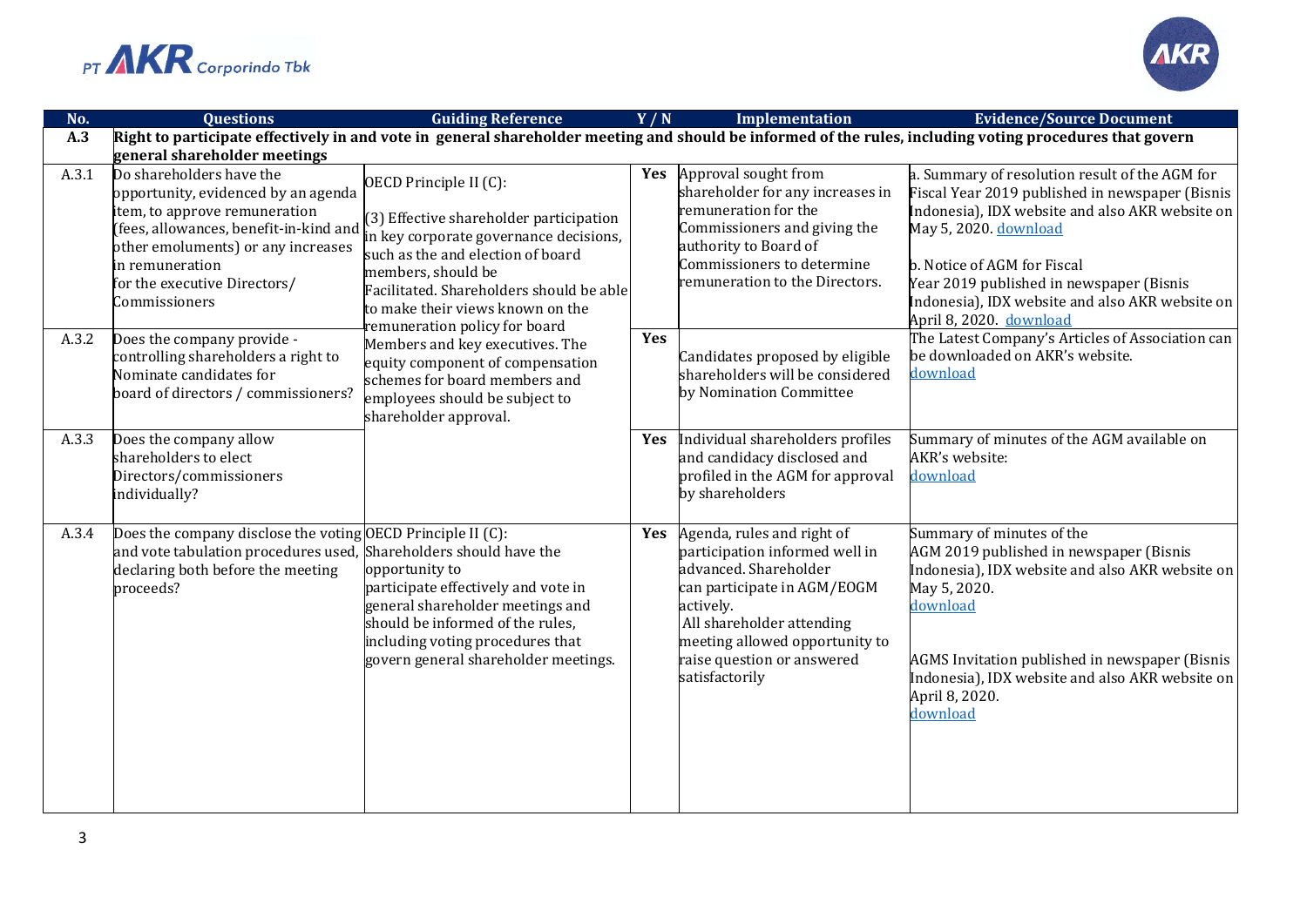



| <b>No</b> | <b>Questions</b>                                                                                                                                                 | <b>Guiding Reference</b>                                                                                                                           | Y/N        | Implementation                                                                                                                                                                                 | <b>Evidence/Source Document</b>                                                                                                                                                                               |
|-----------|------------------------------------------------------------------------------------------------------------------------------------------------------------------|----------------------------------------------------------------------------------------------------------------------------------------------------|------------|------------------------------------------------------------------------------------------------------------------------------------------------------------------------------------------------|---------------------------------------------------------------------------------------------------------------------------------------------------------------------------------------------------------------|
| A.3.5     | Do the minutes of the most recent<br>AGM record that there was an<br>opportunity allowing for<br>shareholders to ask questions or<br>raise issues?               |                                                                                                                                                    | <b>Yes</b> | replies provided                                                                                                                                                                               | The AGM record submitted to OJK Summary of minutes of the AGM published in<br>discloses the questions asked and mewspaper (Bisnis Indonesia), IDX website and<br>also AKR website on May 5, 2020.<br>download |
| A.3.6     | Do the minutes of the most recent<br>AGM record questions and answer?                                                                                            | OECD Principal II (C):<br>$(2)$ Shareholder should have the<br>opportunity to ask question to the<br>board, including question relating to         | Yes        | Question and answer of<br>the AGM is presented in form of<br>summary of minutes of the AGM                                                                                                     | Summary of minutes of the AGM published in<br>newspaper (Bisnis Indonesia), IDX website and<br>also AKR website on May 5, 2020.<br><b>Download</b>                                                            |
| A.3.7     | Does the disclosure of the outcome<br>of the most recent AGM include<br>resolution(s)?                                                                           | annual external audit, to place items on<br>the agenda of<br>general meetings, and to propose<br>resolutions, subject to Reasonable<br>limitations | Yes        | The individual resolutions<br>discussed and approved in the<br>AGM is disclosed in the Minutes of also AKR website on May 5, 2020.<br>the meeting and also the<br>advertisements (newspapaers) | Summary of minutes of the AGM published in<br>newspaper (Bisnis Indonesia), IDX website and<br>download                                                                                                       |
| A.3.8     | Did the company disclose the voting<br>including<br>results<br>approving,<br>dissenting, and absenting votes for<br>each agenda item for the most recent<br>AGM? |                                                                                                                                                    | <b>Yes</b> | Record of the voting results<br>approving, dissenting, and<br>absenting votes have been<br>disclosed                                                                                           | Summary of minutes of the AGM published in<br>newspaper (Bisnis Indonesia), IDX website and<br>also AKR website on May 5, 2020.<br>download                                                                   |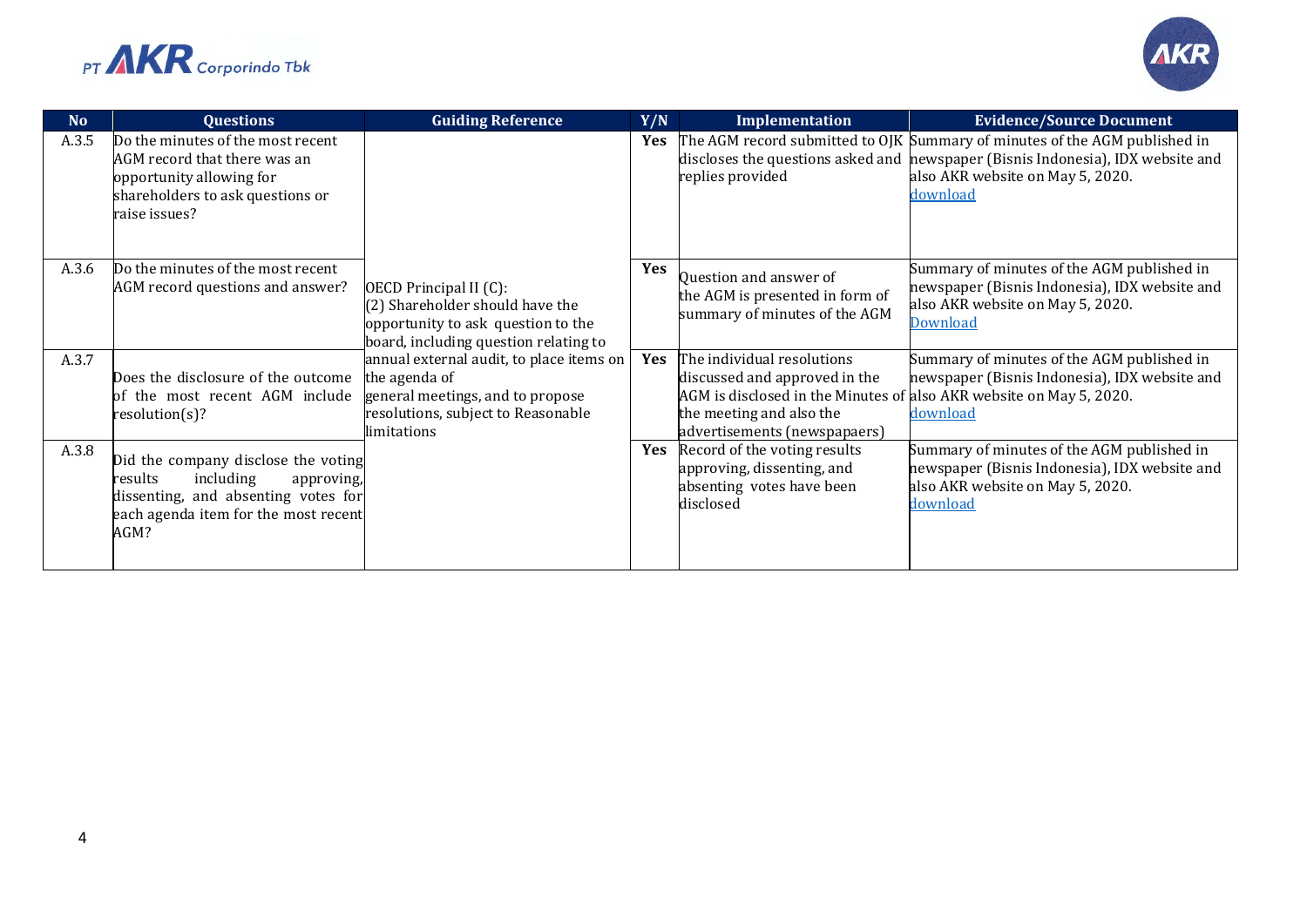



| <b>No</b> | <b>Questions</b>                                                                            | <b>Guiding Reference</b>                                                                                                                                                                     | Y/N | Implementation                                                                                                                                                                                                                                                                                                                                                             | <b>Evidence/Source Document</b>                                                                                                                  |
|-----------|---------------------------------------------------------------------------------------------|----------------------------------------------------------------------------------------------------------------------------------------------------------------------------------------------|-----|----------------------------------------------------------------------------------------------------------------------------------------------------------------------------------------------------------------------------------------------------------------------------------------------------------------------------------------------------------------------------|--------------------------------------------------------------------------------------------------------------------------------------------------|
| A.3.9     | Does the company disclose the list<br>of board members who attended<br>the most recent AGM? |                                                                                                                                                                                              | Yes | Advertisement listing the minutes of<br>meeting discloses the names of the<br>BOD, BOC attending the AGM;<br>Annual Report disclosed all BOD /<br>BOC member attending the meetings                                                                                                                                                                                        | Summary of minutes of the AGM<br>published in newspaper (Bisnis<br>Indonesia), IDX website and also<br>AKR website on May 5, 2020.<br>download   |
| A.3.10    | Did the chairman of the board of<br>directors / commissioners attend<br>the most recent AGM | <b>OECD Principle II (C); and</b><br><b>ICGN 2.4.2:</b><br>All directors need to be able to allocate                                                                                         | Yes | President Commissioner attended the<br>AGM                                                                                                                                                                                                                                                                                                                                 | Summary of minutes of the AGM<br>published in newspaper (Bisnis<br>Indonesia), IDX website and also<br>AKR website on May 5, 2020.<br>download   |
| A.3.11    | Did the CEO/Managing<br>Director/President attend the most<br>recent AGM?                   | sufficient time to the board to perform their<br>responsibilities<br>effectively,<br>including<br>allowing some leeway for occasions when<br>greater than usual time demands are made.       | Yes | President Director/ CEO attended<br><b>AGM</b>                                                                                                                                                                                                                                                                                                                             | Summary of minutes of the AGM<br>published in newspaper (Bisnis<br>Indonesia), IDX website and also<br>AKR website on May 5, 2020.<br>download   |
| A.3.12    | Did the chairman of the Audit<br>Committee attend the most recent<br><b>AGM</b>             |                                                                                                                                                                                              | Yes | Chairman of Audit Committee<br>attended AGM                                                                                                                                                                                                                                                                                                                                | Summary of minutes of the AGM<br>published in newspaper (Bisnis<br>Indonesia), IDX website and also<br>AKR website on May 5, 2020.<br>download   |
| A.3.13    | Did the company organize their<br>most recent AGM in an easy to<br>reach location?          | <b>OECD Principle II (C)</b>                                                                                                                                                                 | Yes | AGM was organized in Mercantile<br>Athletic Club Penthouse at 18th floor<br>of World Trade Centre building which<br>is in close proximity to all the financial<br>institutions and easy to reach                                                                                                                                                                           | Summary of minutes of the AGM<br>published in newspaper (Bisnis<br>Indonesia), IDX website and also<br>AKR website on May 5, 2020.<br>download   |
| A.3.14    | Does the company allow for voting<br>in absentia?                                           | <b>OECD Principle II (C):</b><br>(4) Shareholders should be able to vote in<br>person or in absentia, and equal effect<br>should be given to votes whether cast in<br>person or in absentia. | Yes | Shareholders whom are unable to<br>attend the meeting can be represented<br>by the proxies by bringing a valid<br>power of attorney as determined by<br>the company's BOD, BOC, and the staff<br>members, is eligible to act as proxy to<br>shareholders in this meeting, having<br>set that the votes that they cast will<br>not be counted during the voting<br>session. | Note of Invitation for AGM<br>published in newspaper (Bisnis<br>Indonesia), IDX website and also<br>AKR website on<br>April 8, 2020.<br>download |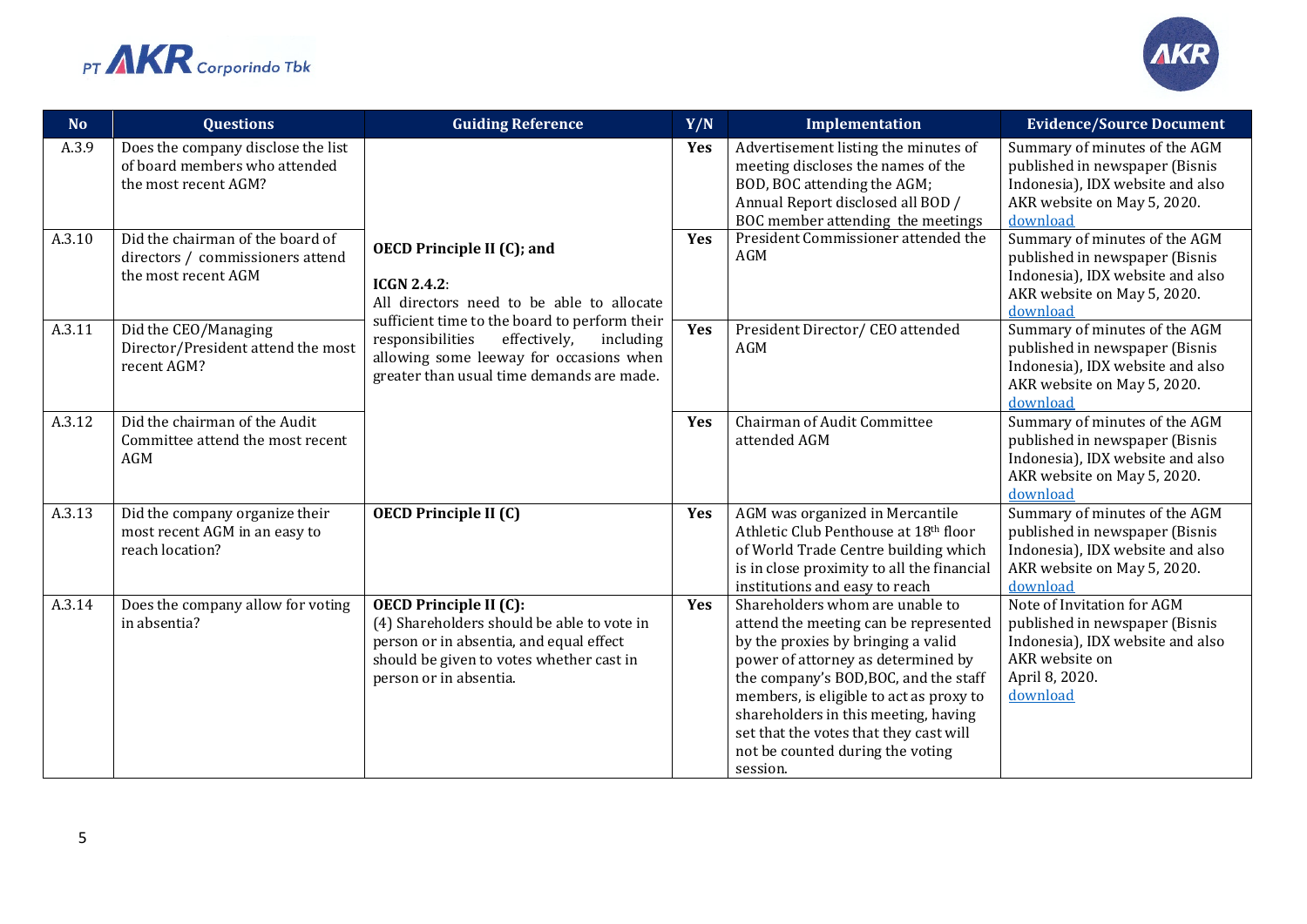



| No.    | <b>Questions</b>                                                                                                                                                                                     | <b>Guiding Reference</b>                                                                                                                                                                                                                                     | Y/N        | Implementation                                                                                                                                                           | <b>Evidence/Source Document</b>                                                                                                                                            |
|--------|------------------------------------------------------------------------------------------------------------------------------------------------------------------------------------------------------|--------------------------------------------------------------------------------------------------------------------------------------------------------------------------------------------------------------------------------------------------------------|------------|--------------------------------------------------------------------------------------------------------------------------------------------------------------------------|----------------------------------------------------------------------------------------------------------------------------------------------------------------------------|
| A.3.15 | Did the company vote by poll (as<br>opposed to by show of hands) for all<br>resolutions at the most recent AGM?                                                                                      | <b>OECD Principle II (C)</b>                                                                                                                                                                                                                                 | <b>Yes</b> | Resolutions at AGM approved<br>either with full consent or by Poll                                                                                                       | Summary of minutes of the AGM<br>published in newspaper (Bisnis<br>Indonesia), IDX website and also AKR<br>website on May 5, 2020.<br>download                             |
| A.3.16 | Does the company disclose that it has<br>appointed an independent party<br>(scrutineers/inspectors) to count<br>and/or validate the votes at the<br>AGM?                                             |                                                                                                                                                                                                                                                              | Yes        | Notary public counted / validated<br>the votes at the AGM                                                                                                                | Summary of minutes of the AGM<br>published in newspaper (Bisnis<br>Indonesia), IDX website and also AKR<br>website on May 5, 2020.<br>download                             |
| A.3.17 | Does the company make publicly<br>available by the next working day<br>the result of the votes taken during<br>the most recent AGM for all<br>resolutions?                                           |                                                                                                                                                                                                                                                              | Yes        | Company disclosed the result of<br>the AGM/EGM on the next day in<br>Newspaper / Filing / Website                                                                        | Summary of minutes of the AGM<br>published in newspaper (Bisnis<br>Indonesia), IDX website and also AKR<br>website on May 5, 2020.<br>download                             |
| A.3.18 | Do companies provide at least 21<br>days' Notice for all resolutions?                                                                                                                                | <b>OECD Principle II (C)</b><br>(1) Shareholders should be furnished with sufficient<br>and timely information concerning the date, location<br>and agenda of general meetings, as well as full and<br>timely information regarding the issues to be decided | Yes        | Adequate Notice along with<br>explanatory statement sent to all<br>shareholders and explain well in<br>advance, published in newspaper,<br>IDX's website & AKR's website | Summary of minutes of the AGM<br>published in newspaper (Bisnis<br>Indonesia), IDX website and also AKR<br>website on May 5, 2020.<br>download                             |
| A.3.19 | Does the company provide the<br>ationale and explanation for each<br>agenda item which require<br>shareholders' approval in the Notice<br>of AGM<br>/circulars and/or the accompanying<br>statement? |                                                                                                                                                                                                                                                              | Yes        | Provided                                                                                                                                                                 | Notice of the AGM for fiscal 2019<br>available on AKR's published in<br>newspaper (Bisnis Indonesia), IDX<br>website and also AKR website on<br>April 8, 2020.<br>download |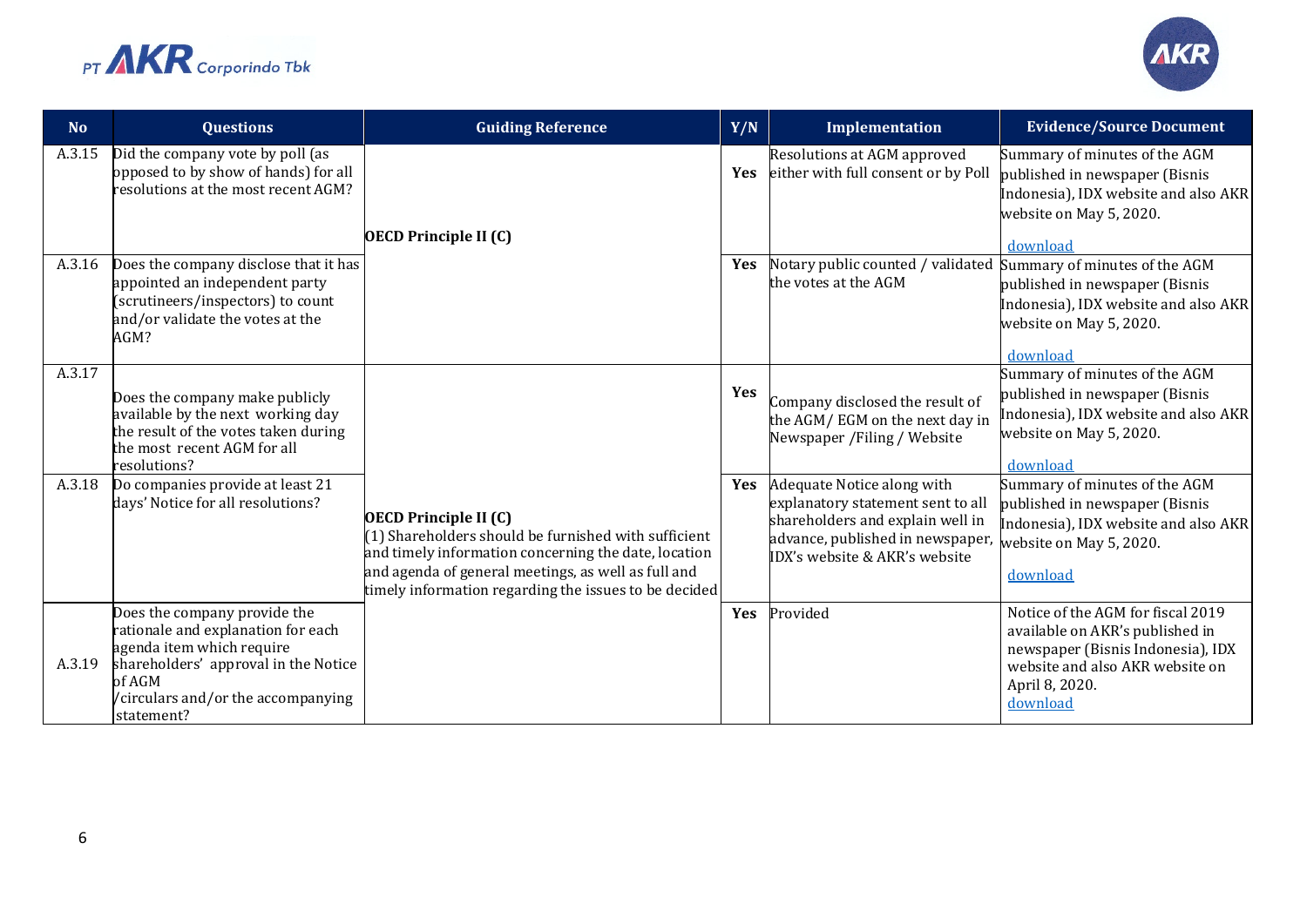



| N <sub>o</sub> | <b>Questions</b>                                                                                                                                                             | <b>Guiding Reference</b>                                                                                                                                                                                                                                                                                                                                                                                                                                                                                                                                                                                                                                                                 | Y/N | Implementation                                                                                                                                                           | <b>Evidence/Source Document</b> |
|----------------|------------------------------------------------------------------------------------------------------------------------------------------------------------------------------|------------------------------------------------------------------------------------------------------------------------------------------------------------------------------------------------------------------------------------------------------------------------------------------------------------------------------------------------------------------------------------------------------------------------------------------------------------------------------------------------------------------------------------------------------------------------------------------------------------------------------------------------------------------------------------------|-----|--------------------------------------------------------------------------------------------------------------------------------------------------------------------------|---------------------------------|
| A.4            |                                                                                                                                                                              | Markets for corporate control should be allowed to function in an efficient and transparent manner                                                                                                                                                                                                                                                                                                                                                                                                                                                                                                                                                                                       |     |                                                                                                                                                                          |                                 |
| A.4.1          | In cases of mergers, acquisitions<br>directors/commissioners of the<br>offeree company appoint an<br>independent party to evaluate the<br>fairness of the transaction price? | <b>OECD</b> Principle II (E):<br>Markets for corporate control should be allowed to<br>function in an efficient and transparent manner.<br>$(1)$ The rules and procedures governing the<br>$\frac{1}{2}$ and/or takeovers, does the board of acquisition of corporate control in the capital<br>markets, and extraordinary transactions such as<br>mergers, and sales of substantial portions of<br>corporate assets, should be clearly articulated and<br>disclosed so that investors understand their rights<br>and recourse. Transactions should occur at<br>transparent prices and under fair conditions that<br>protect the rights of all shareholders according to<br>their class. | Yes | As required by OJK regulation<br>Independent appraisal company<br>appointed in such transaction<br>which requires evaluation of the<br>fairness of the transaction price |                                 |

| A.5   | The exercise of ownership rights by all shareholders, including institutional investors, should be facilitated                                                                                  |                                                                                                                                                        |                |                                                                                                                                                          |                                                                                                                                                                               |
|-------|-------------------------------------------------------------------------------------------------------------------------------------------------------------------------------------------------|--------------------------------------------------------------------------------------------------------------------------------------------------------|----------------|----------------------------------------------------------------------------------------------------------------------------------------------------------|-------------------------------------------------------------------------------------------------------------------------------------------------------------------------------|
| A.5.1 | Does the Company publicly disclose<br>policy/practice to encourage<br>shareholders including institutional<br>shareholders to attend the general<br>meetings or<br>Engagement with the Company? | <b>OECD Principle II (F):</b><br>The exercise of ownership rights by all shareholders,<br>including institutional investors, should be<br>facilitated. | <b>Yes</b>     | Notice for the meeting disclose<br>the policies for shareholders to<br>attend meeting and published in<br>Newspaper, IDX's websites and<br>AKR's website | Notice of the AGM for fiscal 2019<br>available on AKR's published in<br>newspaper (Bisnis Indonesia),<br>IDX website and also AKR<br>website on<br>April 8, 2020.<br>download |
| A.5.2 | Is the share ownership by<br>institutional investors, other than                                                                                                                                |                                                                                                                                                        | N <sub>0</sub> |                                                                                                                                                          | <b>Shareholding Information:</b>                                                                                                                                              |